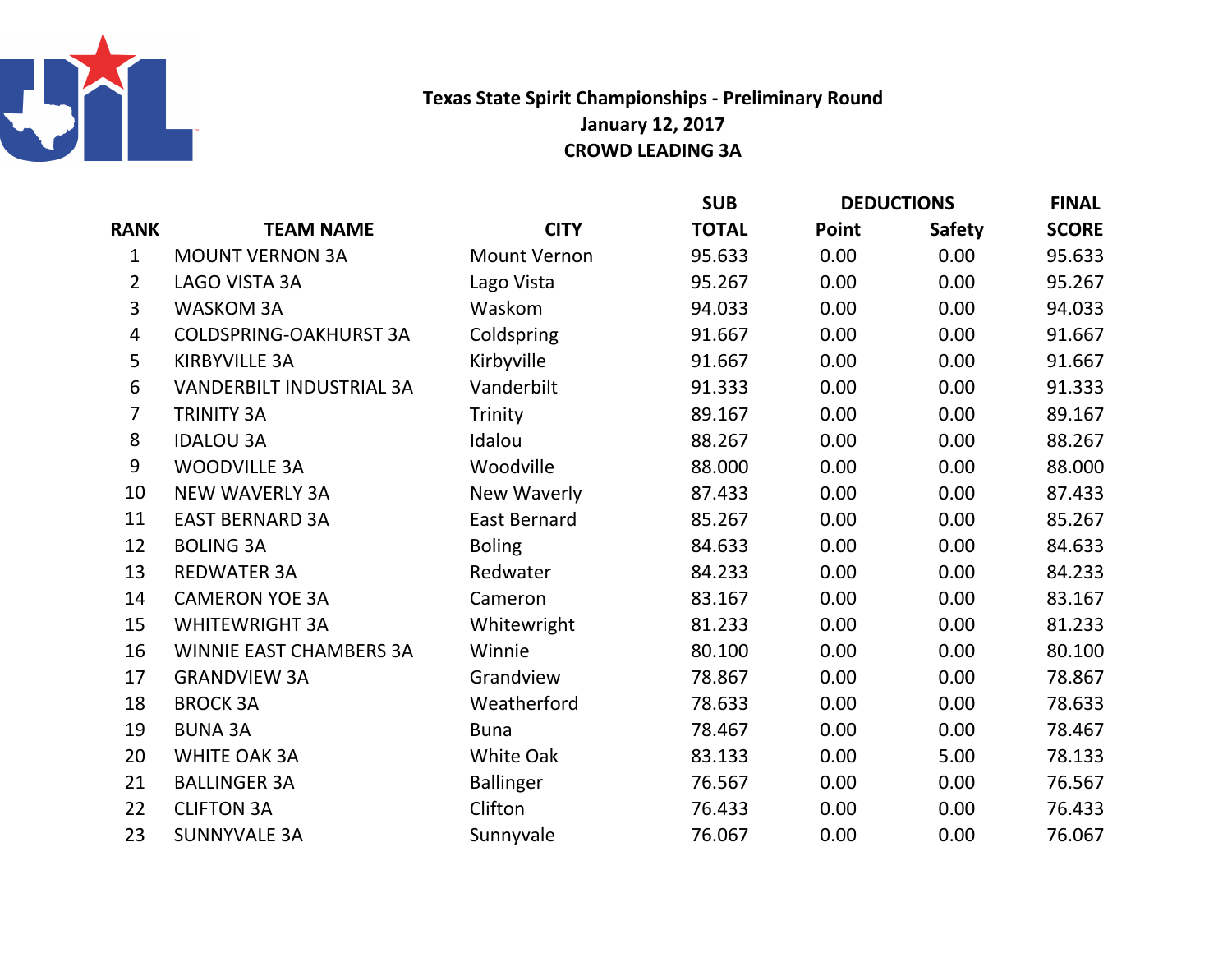

## Texas State Spirit Championships - Preliminary RoundJanuary 12, 2017CROWD LEADING 3A

|      |                                                     |                | <b>SUB</b>   | <b>DEDUCTIONS</b> |               | <b>FINAL</b> |
|------|-----------------------------------------------------|----------------|--------------|-------------------|---------------|--------------|
| RANK | <b>TEAM NAME</b>                                    | <b>CITY</b>    | <b>TOTAL</b> | Point             | <b>Safety</b> | <b>SCORE</b> |
| 24   | UNIVERSAL CITY RANDOLPH 3A                          | Universal City | 75.967       | 0.00              | 0.00          | 75.967       |
| 25   | <b>MOUNT PLEASANT CHAPEL HILL 3/ Mount Pleasant</b> |                | 75.433       | 0.00              | 0.00          | 75.433       |
| 26   | <b>KERMIT 3A</b>                                    | Kermit         | 75.267       | 0.00              | 0.00          | 75.267       |
| 27   | <b>MERKEL 3A</b>                                    | Merkel         | 75.200       | 0.00              | 0.00          | 75.200       |
| 28   | <b>EDNA 3A</b>                                      | Edna           | 74.700       | 0.00              | 0.00          | 74.700       |
| 29   | POTTSBORO 3A                                        | Pottsboro      | 74.633       | 0.00              | 0.00          | 74.633       |
| 30   | <b>TUSCOLA JIM NED 3A</b>                           | Tuscola        | 74.233       | 0.00              | 0.00          | 74.233       |
| 31   | LITTLE RIVER ACADEMY 3A                             | Little River   | 74.133       | 0.00              | 0.00          | 74.133       |
| 32   | <b>PARADISE 3A</b>                                  | Paradise       | 74.000       | 0.00              | 0.00          | 74.000       |
| 33   | <b>KEMP 3A</b>                                      | Kemp           | 73.967       | 0.00              | 0.00          | 73.967       |
| 34   | <b>JEFFERSON 3A</b>                                 | Jefferson      | 73.500       | 0.00              | 0.00          | 73.500       |
| 35   | <b>BOYD 3A</b>                                      | Boyd           | 73.200       | 0.00              | 0.00          | 73.200       |
| 36   | <b>JEWETT LEON 3A</b>                               | Jewett         | 73.167       | 0.00              | 0.00          | 73.167       |
| 37   | <b>CALLISBURG 3A</b>                                | Gainesville    | 73.133       | 0.00              | 0.00          | 73.133       |
| 38   | <b>ROCKDALE 3A</b>                                  | Rockdale       | 73.000       | 0.00              | 0.00          | 73.000       |
| 39   | <b>VAN VLECK 3A</b>                                 | Van Vleck      | 72.667       | 0.00              | 0.00          | 72.667       |
| 40   | ORE CITY 3A                                         | Ore City       | 72.333       | 0.00              | 0.00          | 72.333       |
| 41   | <b>BUFFALO 3A</b>                                   | <b>Buffalo</b> | 72.133       | 0.00              | 0.00          | 72.133       |
| 42   | <b>DIANA NEW DIANA 3A</b>                           | Diana          | 72.000       | 0.00              | 0.00          | 72.000       |
| 43   | PATTONVILLE PRAIRILAND 3A                           | Pattonville    | 71.767       | 0.00              | 0.00          | 71.767       |
| 44   | <b>DANBURY 3A</b>                                   | Danbury        | 71.567       | 0.00              | 0.00          | 71.567       |
| 45   | <b>SCURRY-ROSSER 3A</b>                             | Scurry         | 71.467       | 0.00              | 0.00          | 71.467       |
| 46   | <b>HOWE 3A</b>                                      | Howe           | 70.333       | 0.00              | 0.00          | 70.333       |
|      |                                                     |                |              |                   |               |              |